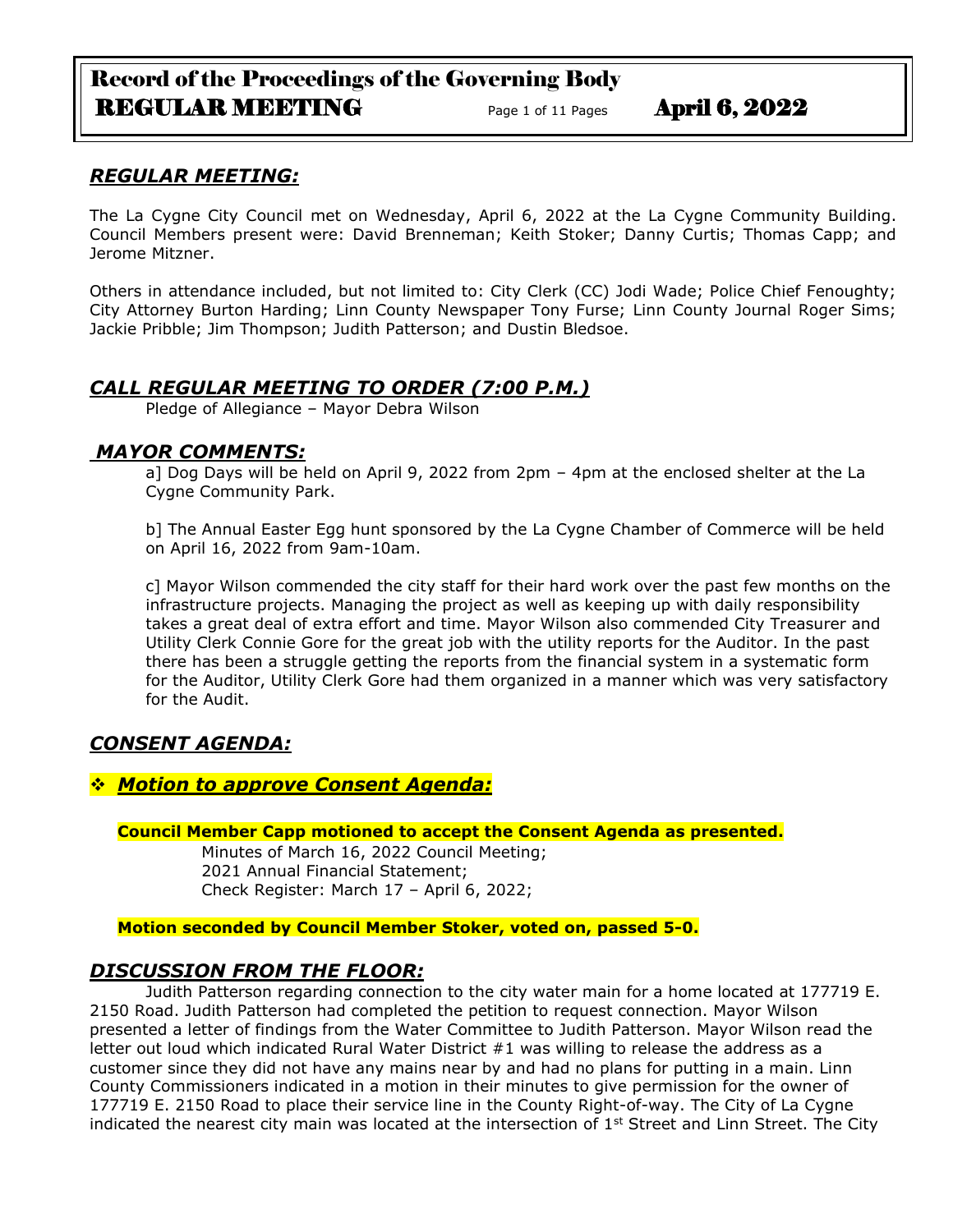# Record of the Proceedings of the Governing Body REGULAR MEETING Page 2 of 11 Pages April 6, 2022

# *DISCUSSION FROM THE FLOOR CONTINUED:*

would also give permission for a service line to be installed in the City Right-of way. Judith Patterson confirmed the location of the city main. The letter confirmed the city at this time does not have any plans to extend the city main any further to the South. Judith Patterson could connect at the owner's expense to the existing city main per the letter from the city. No further discussion was held.

Jackie Pribble addressed the Council regarding the duplex located on the city right of way and alley (utility easement) at 109 N. 2<sup>nd</sup> Street. Jackie Pribble asked about having more time to get the home removed. The Council, at a prior meeting, had set the date of May  $1<sup>st</sup>$ , 2022 for completion. Mayor Wilson asked Jackie Pribble when she had given notice to the tenants and what progress had been made for completing the removal. Jackie Pribble indicated she gave notice to the tenants a little over a month ago to be out by the last day of April 2022. Jackie Pribble has spoken to two contractors about removing the duplex and Rick James indicated he would look at the house to possibly auction to be moved. No further comments were made.

Dustin Bledsoe addressed the Council regarding a "Quiet Zone" for the trains. He indicated he previously worked for the railroad and would have some connections for contacts regarding how to establish an area as a quiet zone. Council Member Mitzner and Council Member Stoker, both of the Public Safety Committee, would like to meet with Dustin Bledsoe to discuss and look in to some possible options for the community to enable a quiet zone for the railroad.

# *SPECIAL PROJECTS:*

### *WATER PLANT SETTLING POND PROJECT (MIDWEST ENGINEERING GROUP/STARBUCK TRUCKING, LLC)*

PWS Nasalroad and CC Wade met with Dan Coltrain & Trenton Morris (Midwest Engineering Group) and Kevin Starbuck (Starbuck Trucking, LLC) regarding the Change Order No. 1 issued on March 2, 2022. Change Order No. 1 was presented to the Council dated March 23, 2022 for the replacement of existing Pre-Sed Basin #1 Outlet structure and SDR35 discharge piping plus 30 additional working days in the amount of \$27,564. Council Member Capp confirmed this was relevant to the incorrect pipe on the outlet of the existing basin. CC Wade confirmed and indicated the city felt it was in the best interest to not cut in to the banks of the existing sediment more than necessary. This change order requires us to use the existing cut in the bank for the new piping and replaces the incorrect piping which was originally installed.

## ❖ *Motion*

**Council Member Mitzner motioned to approve Change Order No. 1 for the Water Settling Pond Improvement Project in the amount of \$27,564 for the replacement of the existing Pre-Sed Basin #1 outlet structure and SDR35 discharge piping plus 30 additional working days. Motion seconded by Council Member Capp voted on, passed 5-0.**

### *SEWER REHABILITATION PROJECT (BG CONSULTANTS)*

CC Wade is working with Raymond James Financial and Gilmore & Bell regarding the interim financing. Requests have been sent to the contractor for bond and certificates of insurance. CC Wade reviewed the resolution documents for the bonds for the interim financing for the sewer rehabilitation project. These bonds will provide the funding during construction and will pay off the temporary financing taken from Labette Bank for the design services for the project. Upon completion of the project, the bonds rollover to the USDA loan.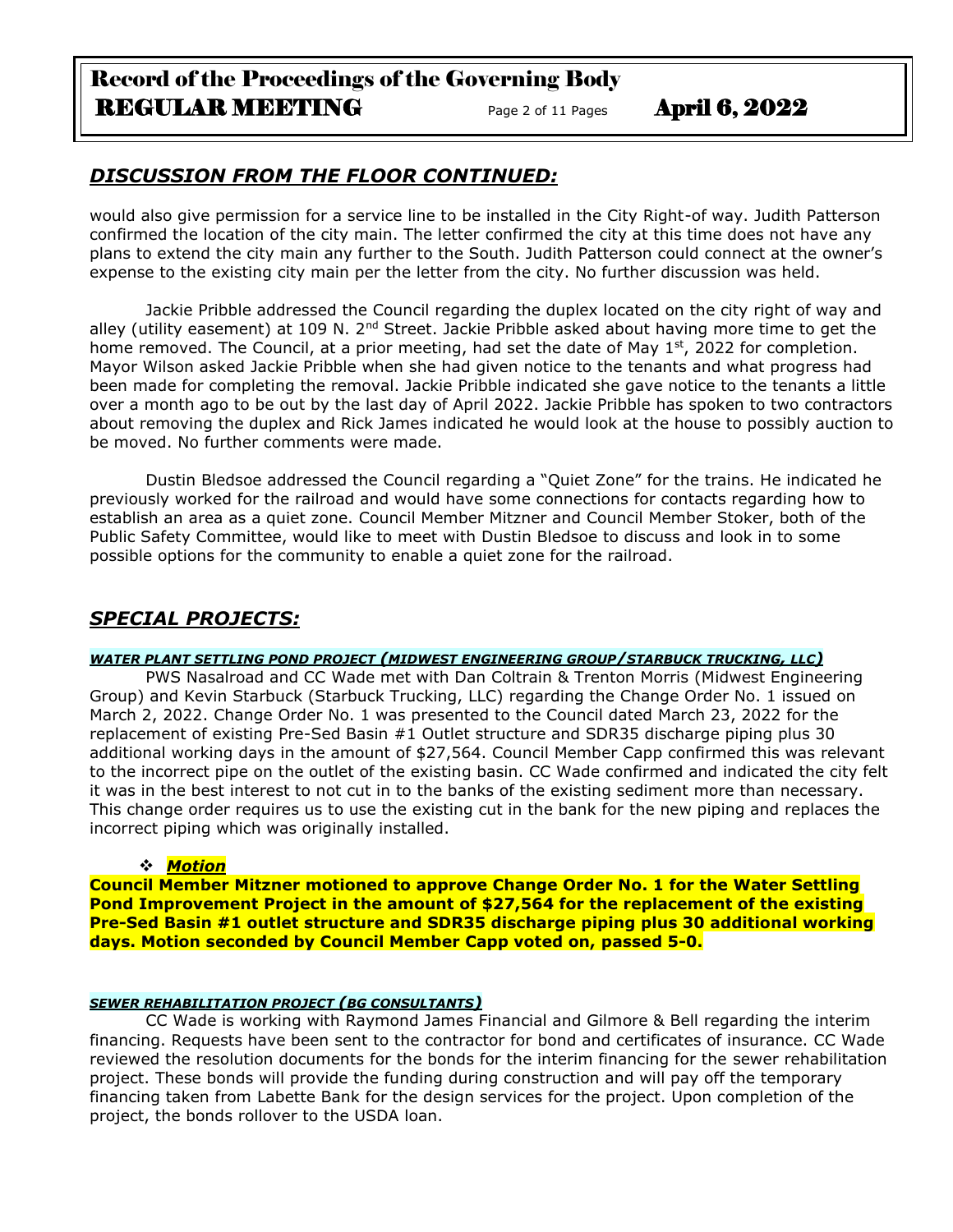# Record of the Proceedings of the Governing Body REGULAR MEETING Page 3 of 11 Pages April 6, 2022

# *SPECIAL PROJECTS CONTINUED:*

*SEWER REHABILITATION PROJECT (BG CONSULTANTS)*

Resolution No.\_\_\_\_ authorizing the offering for sale of General Obligation temporary renewal and improvement notes, Series 2022, of the City of La Cygne, Kansas was reviewed.

### ❖ *Motion*

**Council Member Capp motioned to approve Resolution No. 442 authorizing the offering for sale of General Obligation temporary renewal and improvement notes, Series 2022, of the City of La Cygne, Kansas. Motion seconded by Council Member Stoker voted on, passed 5-0.**

#### *STREET PROJECT – KDOT CCLIP PROJECT AT KS HWY 152 AND INDUSTRIAL BLVD (KDOT/KILLOUGH CONSTRUCTION/CFS ENGINEERING)*

Killough Construction mobilized on March 28, 2022. The project is underway, utility items have been rendered. Installation of the stormwater piping started at the Baptist Church and they are working towards the West. Payment voucher for CFS Engineering for work performed from January 1, 2022 through February 25, 2022 has been issued. CC Wade updated the Council on some changes which have occurred on the project. A revision to move the stormwater piping on the West side of Industrial Road slightly towards the East in order to avoid the piping being directly over the city water main was made at no additional cost. The stormwater piping is still within the city right-of-way. CC Wade also reviewed a request from Killough Construction regarding a temporary road across the vacant lot owned by the Lincoln/Scott Township Medical Board. A representative on behalf of the Medical Board and CHCSEK Medical Clinic has given permission for the temporary road during construction and to be removed upon completion. Once the project is completed, the "as-built" information will be reviewed to determine the savings for Killough to put in a temporary road in relation to the cost to the city for accepting the alternative for Killough to put in the temporary road. Council Member Mitzner requested a letter from the representative of the Medical Board/Property to confirm permission for Killough to install the temporary road on their property.

### ❖ *Motion*

**Council Member Capp motioned to approve as to form the payment voucher for CFS Engineering for work performed January 1, 2022 through February 25, 2022 in the amount of \$2,818.80. Motion seconded by Council Member Mitzner voted on, passed 5-0.**

### ❖ *Motion*

**Council Member Mitzner motioned to accept the temporary access road as proposed by Killough Construction pending the receipt of a letter from the property owner or Medical Board representative confirming the use of the property for the temporary road which would be removed upon completion of the project. Motion seconded by Council Member Capp voted on, passed 5-0.**

#### *NEW FIRE STATION/PUBLIC SAFETY BUILDING*

CC Wade announced, with excitement, the receipt of a \$100,000 grant from the First Option Bank Trustee Foundation. C Wade reviewed the current costs for the Fire Station (\$540,000) and the alternate shell expansion (\$148,000) for a total of \$748,000. The City is committing \$300,000 from the Capital Improvement Reserve, \$100,000 FOB Trustee Foundation grant and needs to decide how much of the \$170,770 ARPA (American Rescue Plan Act Funds) to put towards the project. The remaining amount needed for the project will need to be financed. CC Wade has reviewed options to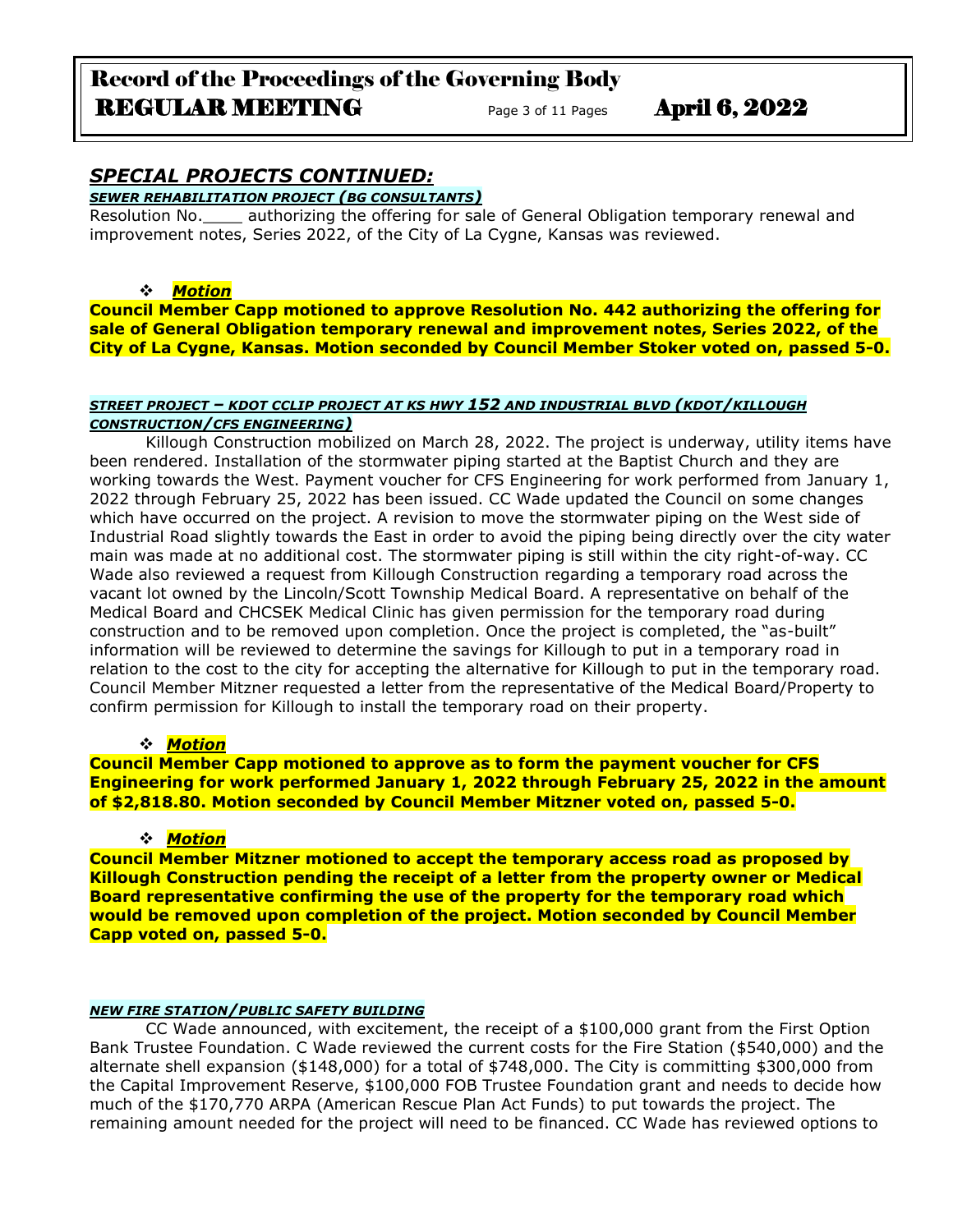# *SPECIAL PROJECTS CONTINUED:*

## *NEW FIRE STATION/PUBLIC SAFETY BUILDING*

finance through the Public Building Commission Revenue Bonds, a lease through First Option Bank or a loan from USDA. The interest rates are all in the range of 2.5 - 2.9% for all three options. The debt capacity would not fall against the city if the building was funded through the Public Building Commission. Council Member Mitzner expressed the importance of keeping finance options open and available for the upcoming street improvement projects and the water treatment plant improvement project. The Council asked CC Wade to reach out to the Public Building Commission and to visit with Gilmore & Bell regarding revenue bonds.

#### *ARPA (AMERICAN RESCUE PLAN ACT)*

CC Wade presented a picture of some reflective address signs which Parker purchased for all residences and buildings in Parker. She suggested this as an idea for some of the ARPA funds for the City of La Cygne. This would really help for emergency purposes to visually see the address for every location within the city. The continuity would also make it easier for the AMR Ambulance service. CC Wade submitted the first annual report for the ARPA funds earlier this week.

#### *STORMWATER MASTER PLAN*

BG Consultants Client Agreement for Stormwater Master Plan. **Tabled until the April 20, 2022 meeting.**

## *REPORTS OF CITY OFFICERS:*

### **CITY ATTORNEY –BURTON HARDING:**

- Reviewed and discussed agreement regarding 528 N. 6<sup>th</sup> Street.
- Reviewed and approved BG Consultant-Client Agreement.
- Reviewed and approved COVID policy resolution.
- Legal consultation with CC Wade.

### **POLICE CHIEF – TINA FENOUGHTY :**

21- Traffic Stops Conducted Citations issued since last meeting - 14

| Speed School Zone   | <b>Registration Viol</b> |  |
|---------------------|--------------------------|--|
| Suspended License   | No Tag                   |  |
| Insurance           | <b>NO DL</b>             |  |
| <b>RR Crossing</b>  | Speed                    |  |
| Vicious Dog/RAL/Tag | Paraphernalia            |  |
| Turn Signal         | Equipment                |  |

### **Calls for Service / Reports – 3/16/22 thru 04/05/22**

| Animal Complaint - 14     | Traffic Complaints - 4            |
|---------------------------|-----------------------------------|
| Assist Outside Agency - 3 | Sexual Assault - 1                |
| Internet Crime - 0        | Citizen Assist CFS / contact - 13 |
| Fingerprints $-0$         | Juvenile Incident - 0             |
| Check Welfare $-2$        | Federal Record Checks-0           |
| Follow $Up - 23$          | Theft - $0$                       |
| Suspicious Activity - 1   | Civil Matter $-3$                 |
| Ambulance Assist - 2      | Drug Case-0                       |
| Found Property $-0$       | Suicidal Subject - 3              |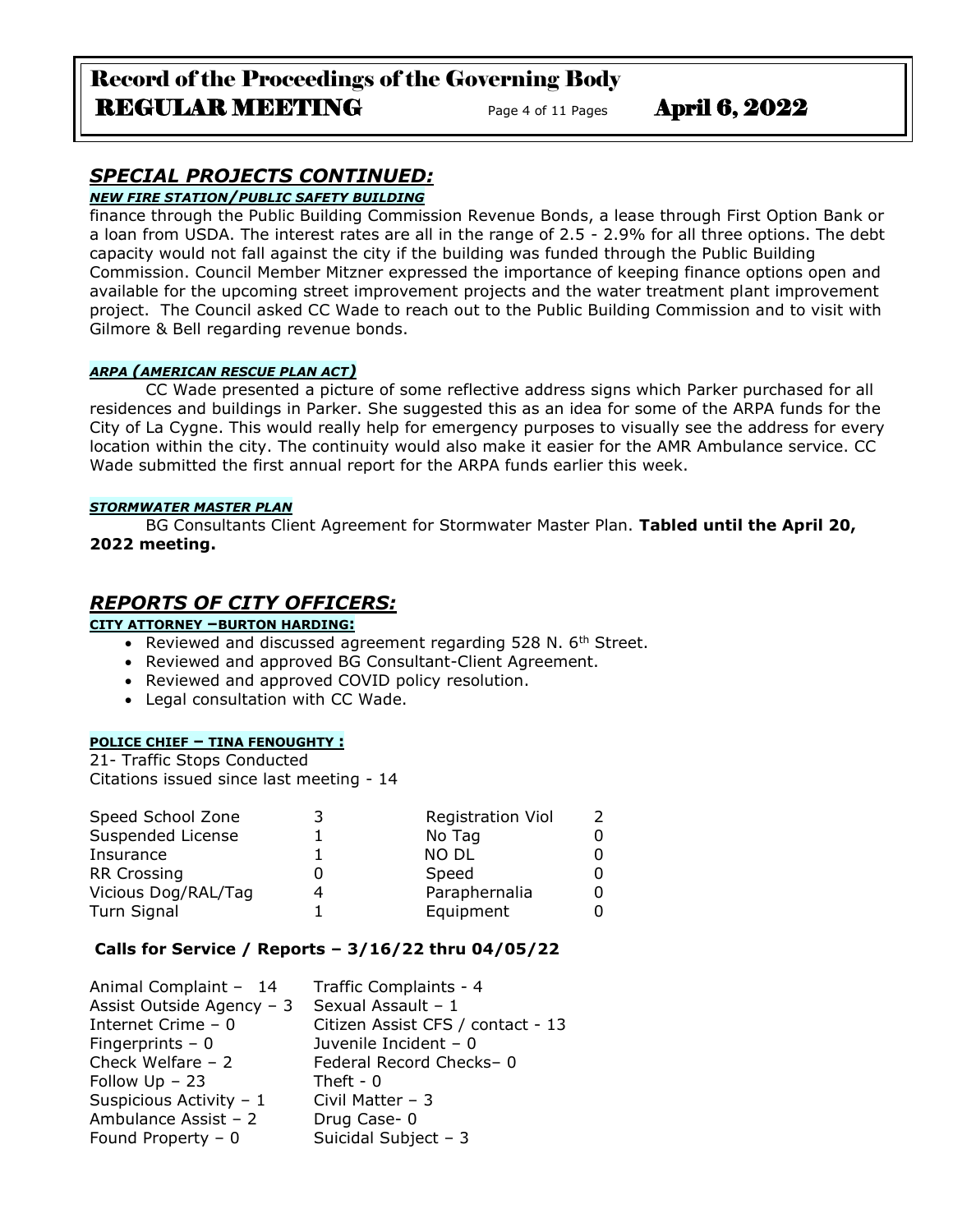### *REPORTS OF CITY OFFICERS CONTINUED:* **POLICE CHIEF – TINA FENOUGHTY :**

**Calls for Service / Reports – 3/16/22 thru 04/05/22**

| 911 Hang Up $-1$    | Fire Call $-0$          |
|---------------------|-------------------------|
| Disturbance $-2$    | Warrant Attempt - 0     |
| Felony Warrant $-0$ | Misdemeanor Warrant - 3 |

### **VIN Inspections-** 1 completed

Chief Fenoughty advised the Council of the fact the police are now required to pick up some reports from Mound City, they will no longer be electronically sent.

**New Business** – None at this time. Council Member Capp inquired about the status on side-by-side rules and regulations. Chief Fenoughty and Officer Fox are completing a flyer of information. Chief Fenoughty spoke to the press regarding a publication in the newspaper which was coming out soon regarding the rules in each community regarding side-by-sides/UTVs. Also, the Chief had been informed of a benefit being planned this summer which would bring about 40+ riders in town. Mayor Wilson had inquired about the broken open window in the lower part of the Harris/Schultz building. Chief Fenoughty will follow up on the status of the owner to take care of boarding up the window.

#### **CODES ENFORCMENT – ALLISON FOX:**

No report at this time from Officer Fox. Several letters have been sent out to follow up on nuisances.

Chief Fenoughty and CC Wade presented a job description and program for a permanent-part time codes officer. CC Wade had taken information from the past year of Officer Fox performing the duties of the position in order to create a job description for the city. CC Wade would like the Council to review the description prior to her attending some job fairs later this month. Council Member Brenneman expressed his opposition to having a more full-time codes enforcement officer. He explained events which happened in the past in which the codes officer went beyond the rules and regulations as outlined in the Codes of the City of La Cygne. Mayor Wilson expressed how the Council has the ability to regulate the actions of the employee. Council Member Stoker shared the importance to enforce the public safety of the community. City Attorney Harding discussed the unfortunate expense and costs which comes when a city lets the codes fail. Council Member Mitzner shared the struggle with not having a building inspector to enforce building codes. He indicated how the city has no method or means to control how homes are being built. Council Mitzner also emphasized how the role is being performed by various city staff which means it is taking time away from their normal daily duties. CC Wade asked the Council to review the job description prior to the next meeting for further discussion.

## **PUBLIC WORKS DEPARTMENT – PUBLIC WORKS SUPERINTENDENT (PWS) DAN NASALROAD:**

Report from 3/23/22 to 4/6/2022

### **Committee Discussions**

Water and Gas:

- Water plant evaluation continuing.
- Change Order No. 1 for Starbuck Trucking in the amount of \$27,564.00. This will be keeping the outlet piping in the same location as the old in the existing Pre-Sed Basin #1 but replacing the thin-walled pipe to C900.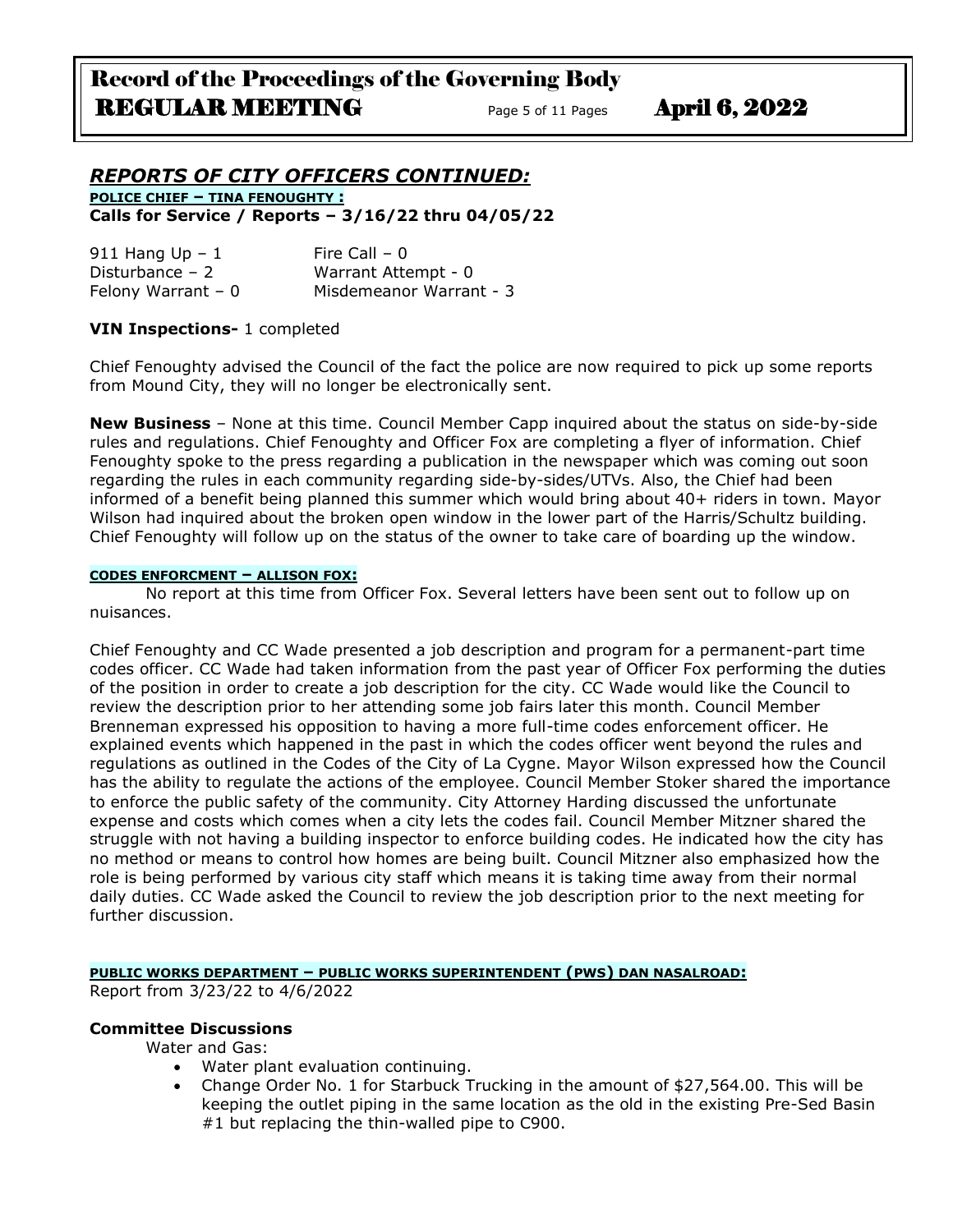# *REPORTS OF CITY OFFICERS CONTINUED:*

#### **PUBLIC WORKS DEPARTMENT – PUBLIC WORKS SUPERINTENDENT (PWS) DAN NASALROAD:**

Report from 3/23/22 to 4/6/2022

#### Street:

- Dump truck cylinder is at Mid-American Hydraulics being rebuilt.
- Gas line at Industrial Blvd and Market St has been moved.
- Gas line for the medical clinic on Market Street has been moved.
- Plan revision for moving stormwater over the East to keep it away from our water main is done and approved.

#### Sewer:

• Bid awarded unsure of state date.

#### Park:

- Security doors installed.
- Trying to get started on mowing.
- Going to increase the size of the parking lot at the north park.
- Bids accepted for plumbing issues in the South Park. Council members asked about getting cameras installed at the park. Council Member Brenneman said the Park Board has already visited with PWS Nasalroad regarding cameras.

#### Cemetery:

- Most decorations have been picked up, shepherd hooks too?
- Discussion was held regarding the new revised regulations. CC Wade has prepared a draft letter to send out to patrons regarding the new rules. The Council advised to send out the letter on its own, not in the newsletter. Provide a date (coordinate with Memorial Day items being picked up) in which items would need to be removed which are no longer permissible in the cemetery, such as shepherd hooks. Council Member Curtis suggested getting pricing for a Notice Board to be placed in the cemetery in order to display the regulations and maps for the cemetery.

#### **FIRE DEPARTMENT – DAN NASALROAD:**

- Fire station funding received from First Option Bank Trustee Foundation.
- Fire truck tires for Engine No. 31. Council Member Capp read the NFPA Standard which provides requirement for tires to be replaced at 7-year intervals. Purchase Order No. 2022-4 in the amount of \$2,667.75 was reviewed. Discussion was held. Council Member Capp suggested to do a not to exceed \$2,800 in case there is a disposal fee for the tires.

#### ❖ *Motion*

**Council Member Stoker motioned approve Purchase Order No. 2022-4 in the amount not to exceed \$2,800 to replace the tires on Engine No. #31 with funding coming from the Fire Department Capital Outlay. Motion seconded by Council Member Capp voted on, passed 5-0.**

#### **CITY CLERK – JODI WADE:**

- Prepared and attended the Community Workshop for the PZ Comprehensive Plan Revision.
- Attended the Linn County open house for the County PZ Comprehensive Plan Revision.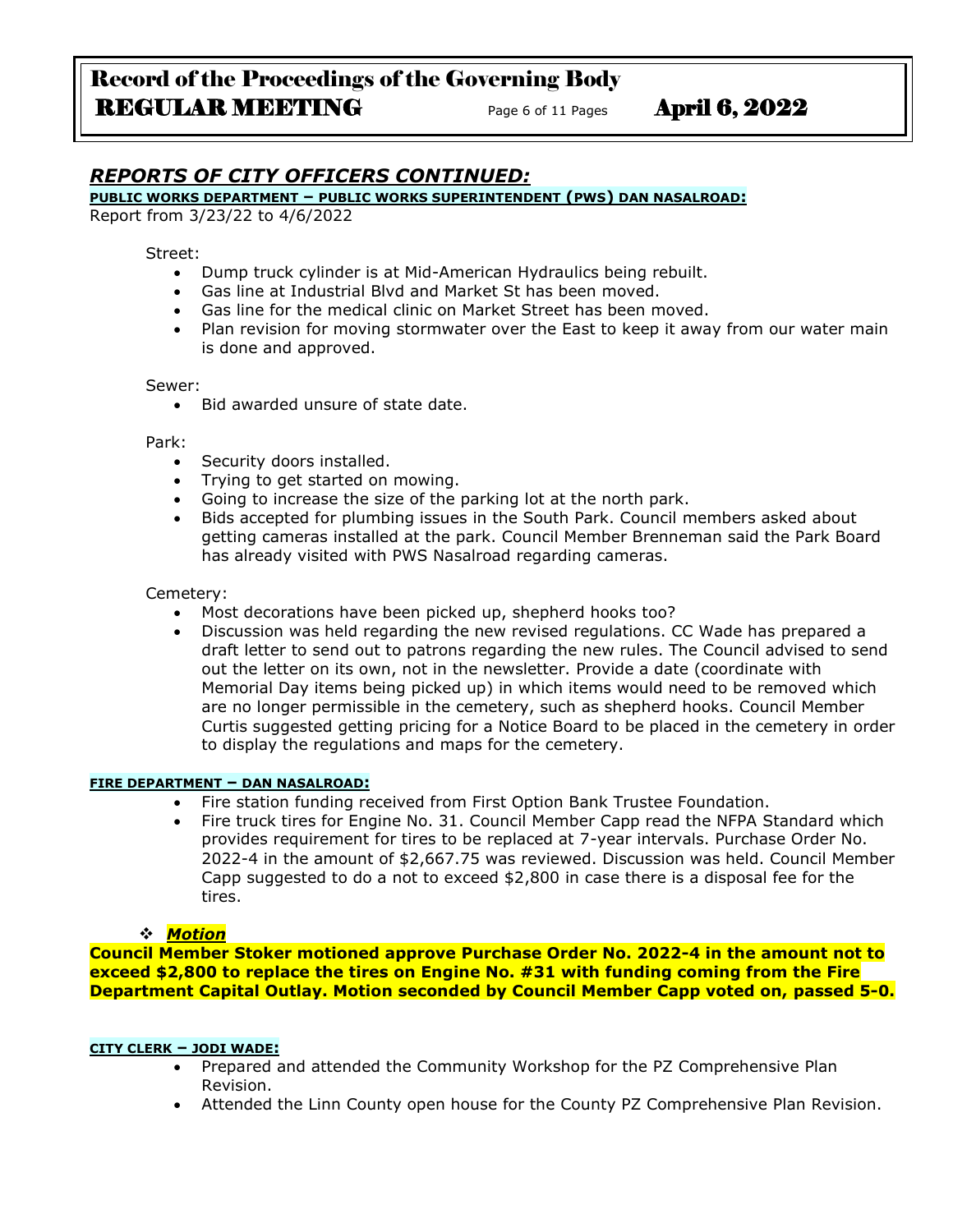# *REPORTS OF CITY OFFICERS CONTINUED:*

### **CITY CLERK – JODI WADE:**

- Sewer rehabilitation bids received and awarded to NOWAK Construction. Prepared project exemption certificate and contacted contractor for information.
- KDOT CCLIP project mobilized. Handled some utility questions.
- Submitted Gas KCC Inspection follow ups. Received letter of confirmation from KCC the inspection was completed.
- KMIT Safety Audit was performed. Public Works Department was inspected. City of La Cygne received Gold Award for safety practices.
- Terry Sercer, auditor, came March 29-30. He was very pleased with the utility reporting for 2021. He was satisfied with procedures of the city clerks and financial records were reviewed. Only note was the Annual Financial Statement is to be published by Feb 28, 2022, it was published late.
- County siren test was performed on March 29. Both sirens did activate properly.
- Office Assistant Katie Russell delivered a baby girl on March 31, 2022. Both Katie and the baby are doing great.
- Continuing to train April Powell with her daily tasks.
- Spoke with Raymond James, First Option Bank, and USDA regarding the remaining financing for the Public Safety/Fire Station building.
- Filed the ARPA annual report.
- Worked through some change requests on the KDOT CCLIP project with Killough Construction and KDOT.
- Reviewed the bond documents for the interim financing for the sewer rehabilitation project.
- Reviewed the EMMA filing information for the continued disclosure for current bonds.
- Completed monthly and quarterly reports.
- Attended the Park Board meeting to review the budget and to report on the waterslide/pool.

Overtime Hours for City Hall for the last pay period: 7.50

### **CITY TREASURER/COURT CLERK – CONNIE GORE:**

03-01-2022 to 3-31-2022 **Utilities**

### *Monthly items completed***:**

Sewer report was completed then met with Public Works to review it was a different person who completed it.

Water and gas report completed. Gas rates are still up.

Sales tax completed and filed with the state.

Shut offs completed after reviewing with Jodi.

April billing process completed, bills printed and, mailed. A possible small water leak was found with meter reading entries and a large gas leak was found at meter entries.

## **Court**

## *Monthly Court items completed*

Court prep completed.

Court completed and went very well, being the first court back in person. We took in just over a \$1,000.00 the evening of court.

Created a new spreadsheet templated to be used at court. Reviewed it with Tina and made changes. Completed the spreadsheet for use in court.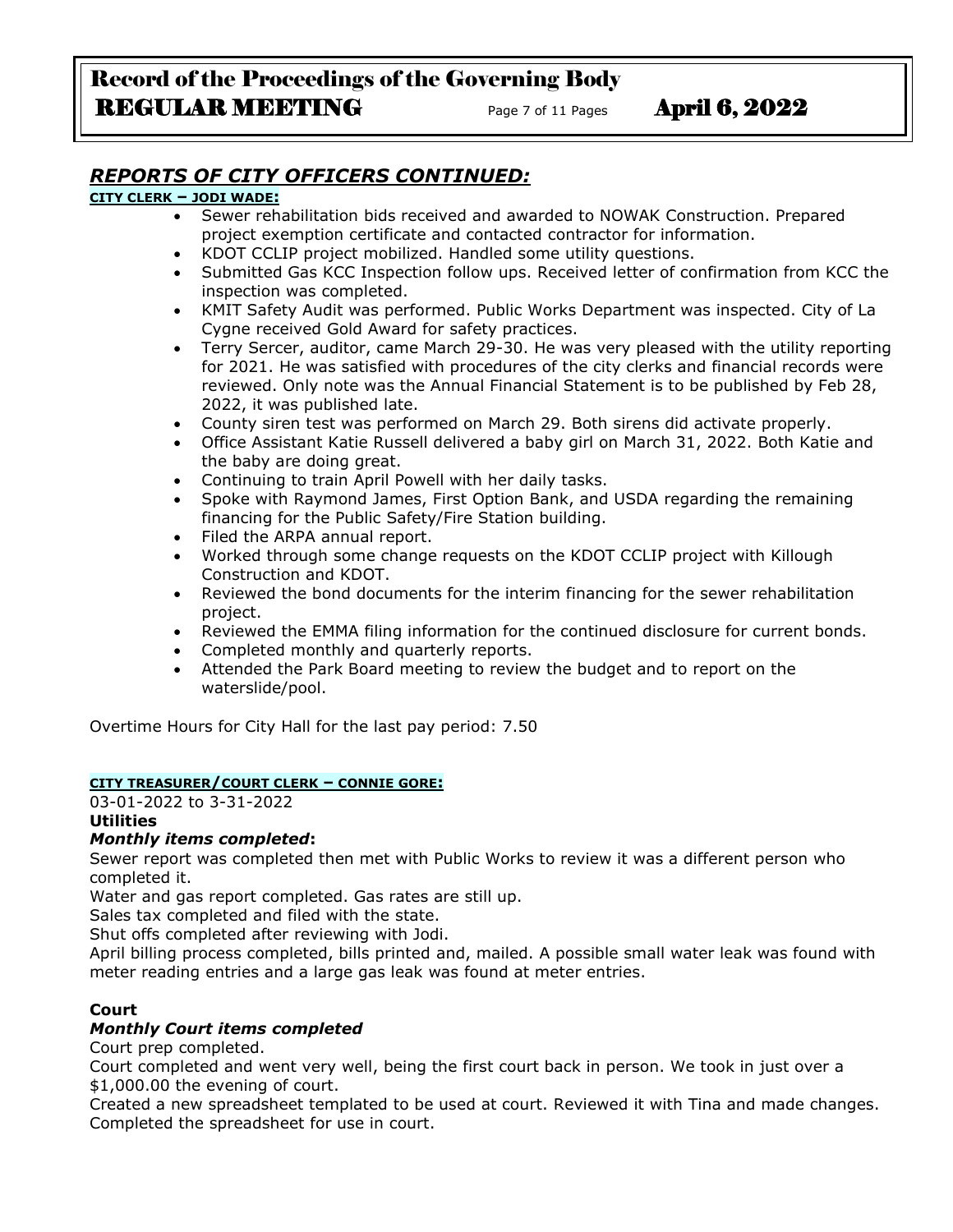# Record of the Proceedings of the Governing Body REGULAR MEETING Page 8 of 11 Pages April 6, 2022

# *REPORTS OF CITY OFFICERS CONTINUED:*

### **CITY TREASURER/COURT CLERK – CONNIE GORE:**

### **Other:**

Attended a very beneficial court clerks conference/training in Wichita.

Watched a webinar promoting an app for court much like front desk. Did not know that this was for an app they were wanting to sell. (Great theory but would not recommend for La Cygne).

Helped Allison do the court required bond paperwork for a couple of warrants where the defendants turned themselves in.

Completed 2 diversions.

## **Treasurer Duties:**

The cemetery information for programming for the new module has now been sent.

Still working on the cleanup of records on Oak Lawn cemetery and other information that will be needed when we get the new module.

Helped with the new office assistant's training.

Helped several potential business/personal trying to find buildings in La Cygne.

Received multiple calls from people looking for homes/rentals and sent our landlord list out to several people.

Completed payroll for Katie.

Yearly audit was completed and I feel it went very well this year.

# *COUNCIL COMMITTEE REPORTS:*

*WATER & GAS - NONE*

### *STREET -NONE*

### *SEWER-NONE*

### *PUBLIC SAFETY -NONE*

✓ Mobile/Manufactured/Modular Home Code to review workshop. Mayor Wilson asked the Council if they had reviewed the draft Article 18 presented by CC Wade and City Attorney Harding. Discussion was held regarding a date to hold a workshop. The Council decided to review the draft and discuss at the next Council meeting on April 20, 2022. Council Member Brenneman asked if CC Wade could provide a hard copy for him to review. The other Council Members requested the Article to be emailed to them.

### *COMMUNITY BUILDING-*

Council Member Brenneman asked CC Wade to have the information for the Community Building research performed by the Public Building Commission available to review if he stops by the City Hall the next day or so.

### *EMPLOYEE RELATIONS & TRAINING-NONE*

### *CEMETERY – NONE*

## *PARK-*

Council Member Brenneman indicated the board had made a decision to get rid of the waterslide. Upon review of the quotes for repair/upkeep, which were very expensive, the board is looking at options for removal of the slide.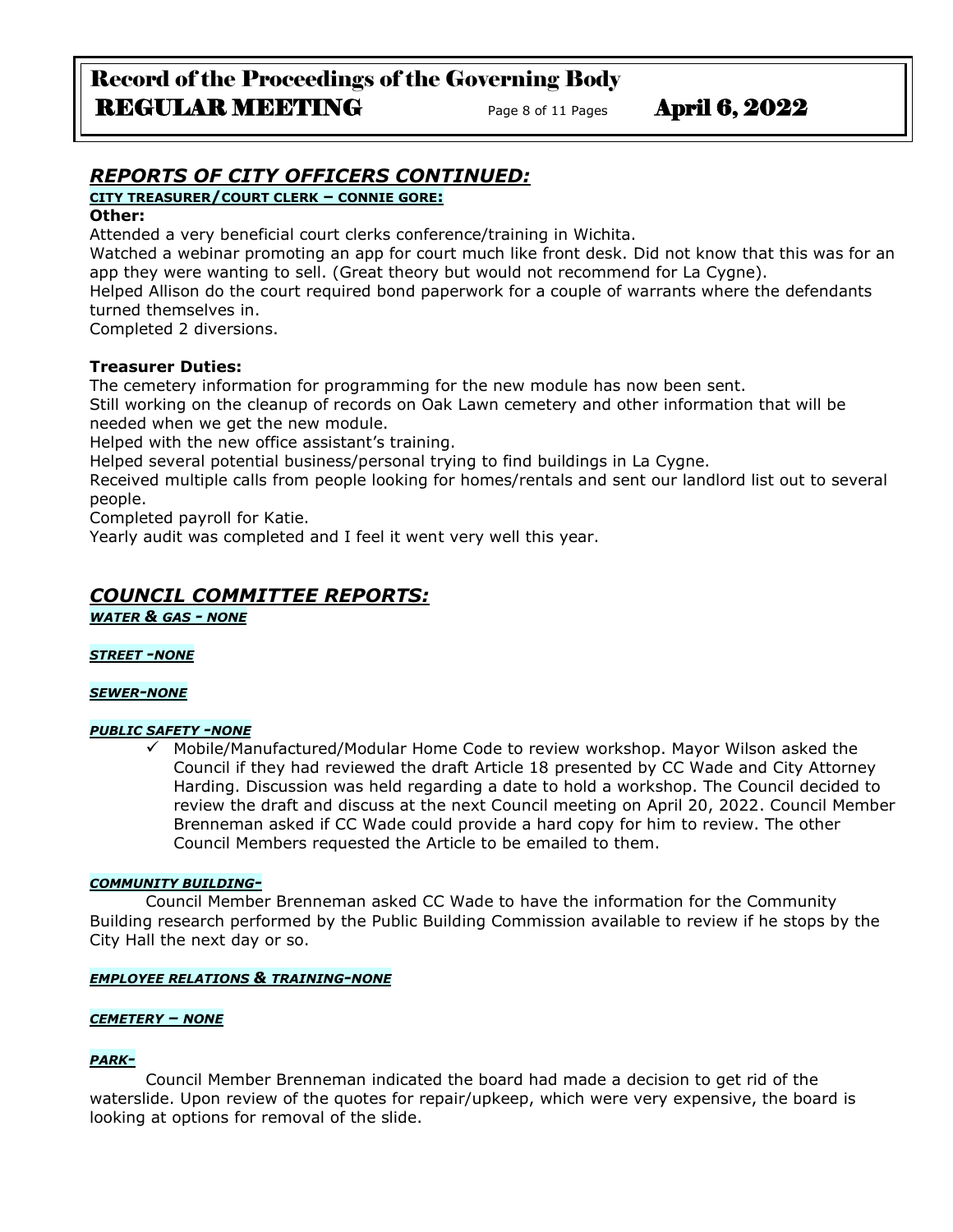# Record of the Proceedings of the Governing Body REGULAR MEETING Page 9 of 11 Pages April 6, 2022

# *COUNCIL COMMITTEE REPORTS CONTINUED:*

#### *PARK-*

Mayor Wilson had received a letter of interest from Claudia Oehmler regarding the vacant seat on the Community Park Board. Mayor Wilson met with Claudia Oehmler and would like to recommend her for the position on the board.

#### ❖ *Motion*

**Council Member Capp motioned to approve Mayor Wilson's recommendation to appoint Claudia Oehmler to the vacant seat on the La Cygne Community Park Board effective immediately. Motion seconded by Council Member Mitzner voted on, passed 5-0.**

Mayor Wilson asked CC Wade to mail a letter to Claudia welcoming her to the board.

# *SPECIAL COMMITTEE REPORTS:*

*EMERGENCY MANAGEMENT - NONE*.

#### *CHAMBER OF COMMERCE - NONE*

**PLANNING & ZONING COMMISSION (PZC)** - Follow up from the Community Workshop with IBTS on the Comprehensive Plan revision. CC Wade thanked the Council for attending. Copies of the information from the community survey was distributed. CC Wade also attended the Linn County Open House regarding the county revision of their comprehensive plan. CC Wade expressed several commonalities between the two.

## *UNFINISHED BUSINESS:*

### **DRAFT RESOLUTION OF THE CITY OF LA CYGNE REGARDING EMPLOYEE SAFETY PRACTICES AND PROCEDURES FOR COVID-19.**

CC Wade presented a draft policy for the Council to review after City Attorney Harding made some modifications. The Council was in support of the draft and asked CC Wade to put it in resolution form for the next meeting.

### **2023 BUDGET WORKSHOP:**

Discussion was held on when the Council would be available for a workshop to begin working on the 2023 Budget.

### ❖ *Motion*

**Council Member Mitzner motioned to have a Council workshop on April 13, 2022 at the La Cygne Community Building at 6pm for the purpose of working on the 2023 Budget. Motion seconded by Council Member Capp voted on, passed 5-0.**

### **WATER AND SEWER RATE ANALYSIS PROPOSAL FROM CARL BROWN**

Tabled until receipt of the water treatment plant analysis.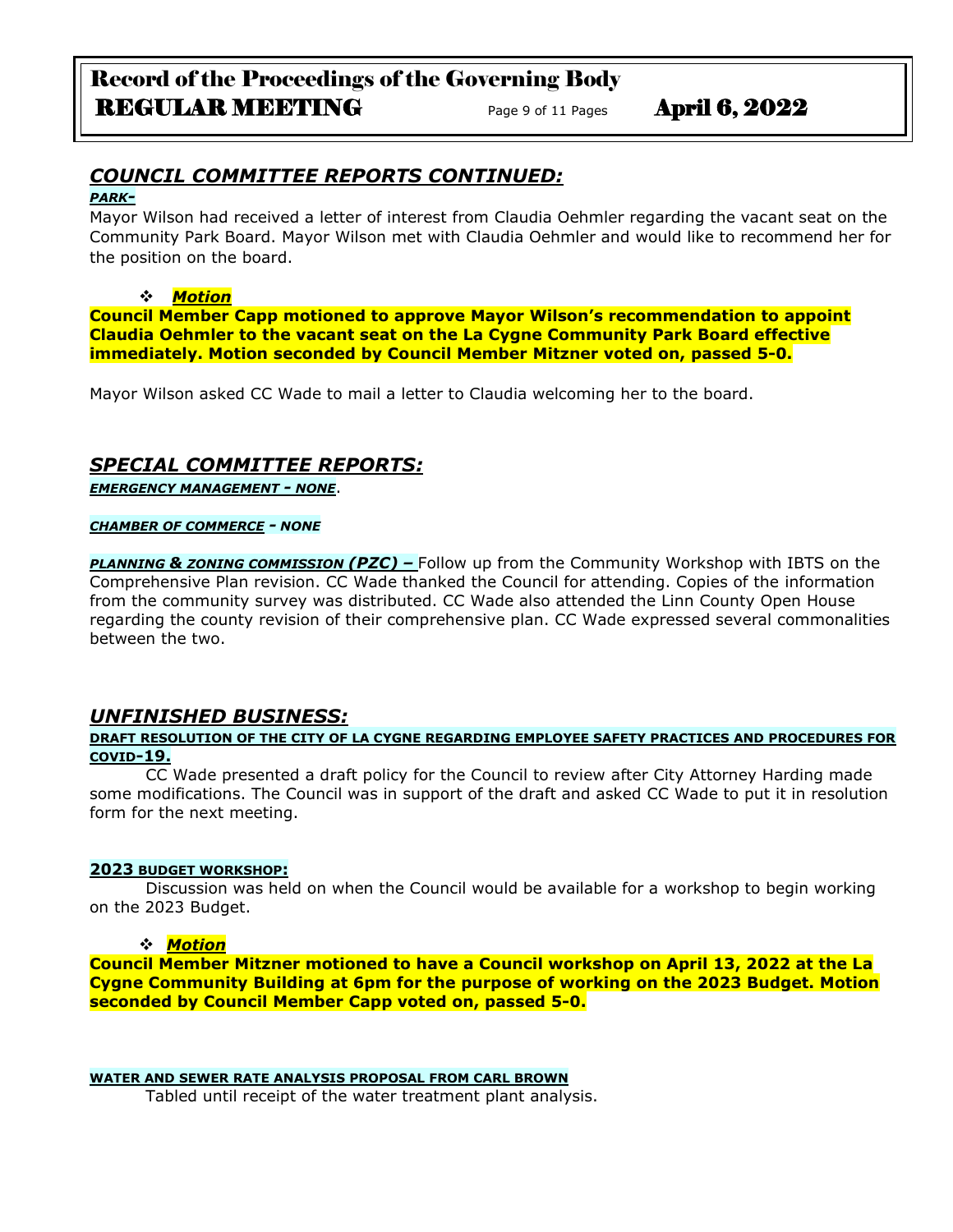# Record of the Proceedings of the Governing Body REGULAR MEETING Page 10 of 11 Pages April 6, 2022

### *NEW BUSINESS:*

**RESOLUTION NO. 441 ESTABLISHING FEES ESTABLISHED BY THE CITY AND REFERENCED WITHIN THE CODE OF THE CITY OF LA CYGNE, KANSAS. ADDED SECTION 11-112 LOT SALES AND 11-112(C) TRANSFER OF TITLE.**

#### ❖ *Motion*

**Council Member Capp motioned to approve Resolution No. 441 establishing fees established by the City and referenced within the Code of the City of La Cygne, Kansas by adding 11- 112 Lot Sales ad 11-112(c) Transfer of Title. Motion seconded by Council Member Mitzner voted on, passed 5-0.**

#### **AGREEMENT WITH BG CONSULTANTS FOR "AS-NEEDED" BASIS FOR CONSTRUCTION PHASE SERVICES NOT TO EXCEED \$5,000. CITY WILL PAY THE CONSULTANT A FEE BASED ON THE ACTUAL HOURS EXPENDED ON SERVICES AT CONSULTANT'S STANDARD HOURLY RATES.**

Council Member Mitzner expressed the importance of having the engineer involved throughout the project. The city hired CFS Engineering to perform the duties of inspection during the project. CFS Engineering is on site to make sure the Contractor installs the project according to the plans/drawings. The Council shouldn't expect the PWS or City Clerk to research and answer engineering questions during construction.

### ❖ *Motion*

**Council Member Mitzner motioned to approve the agreement with BG Consultants for "as-needed" basis for construction phase services not to exceed \$5,000. City will pay the consultant a fee based on the actual hours expended on services at consultant's standard hourly rate. Motion seconded by Council Member Stoker voted on, passed 5- 0.** 

#### **528 N. 6TH STREET CITY AGREEMENT**

CC Wade had asked City Attorney Harding to review an agreement between the City of La Cygne and the owners of 528 N. 6<sup>th</sup> Street regarding their home which was built on the alley (city right-of-way). This agreement had been approved, signed and filed with the Register of Deeds. Within the agreement, it states upon the passing of the owners or change in ownership, the home must be removed off of the alley as well as the electric utility pole. Discussion was held regarding the agreement. The Council asked City Attorney Harding to draft a letter advising the heirs to proceed as defined within the agreement.

#### ❖ *Motion*

**Council Member Mitzner motioned to approve for City Attorney Harding to draft a letter to send to the owner(s) of 528 N. 6th Street to proceed forward as outlined in the agreement with the removal of the home from the city right-of-way (alley). Motion seconded by Council Member Stoker voted on, passed 5-0.**

## *EXECUTIVE SESSION:*

NONE